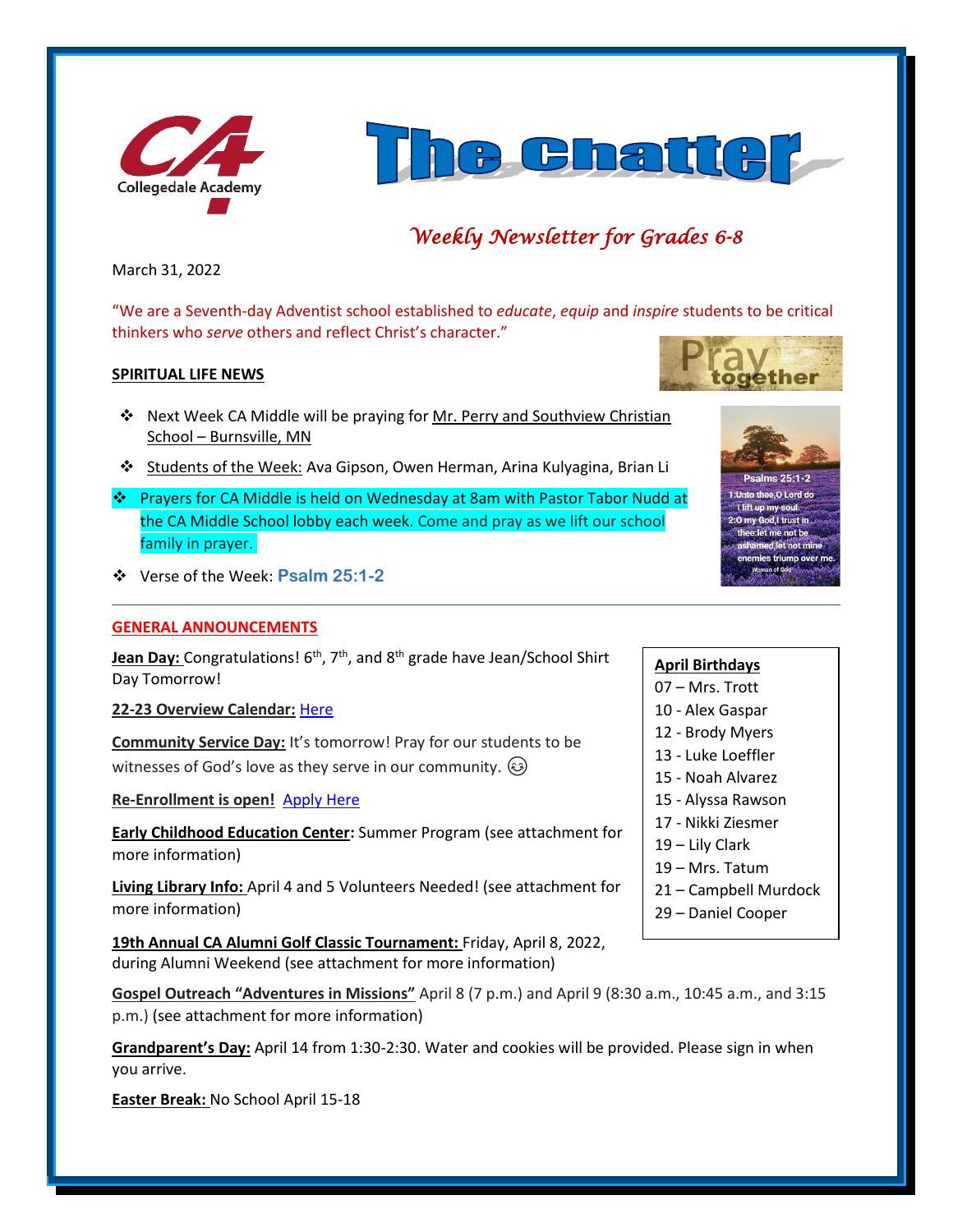**Summer Camps:** Girls' Basketball June 13-17, and Soccer June 20-24. More info to come!

#### **PRINCIPAL'S LUNCH**

Wednesday, April 13 - (April 6 was postponed to April 13) Noah Schreader, Noah Alvarez, Olivia Choi, Olivia Jo, Owen Nudd, Phillip Edmondson, Rebecca Walwyn, Ricardo Vasquez *Cheese Pizza will be provided along with other snacks. Please let us know two days ahead if your child has any allergies!*

#### **HOT LUNCHES – Schedule B**

Kim Lighthall is our Lunch Coordinator. You may email her a[t klighthall@collegedaleacademy.com](mailto:klighthall@collegedaleacademy.com) for any lunch account information.

Meal Schedule Week A: Monday – Hotdog  $&$  Fruit Tuesday – Bean Burritos & Fruit Wednesday – Pizza Thursday – Spaghetti w/Broccoli Friday – Hoagie w/cheese & Fruit



#### Meal Schedule Week B:

Monday – Mac n Cheese / Nuggets Tuesday – Bean Burritos & Fruit Wednesday – Pizza Thursday – Fettuccine w/Broccoli Friday – Griller w/cheese & Fruit

#### **ATHLETICS**

**Sports** – Coach Jeff Morris – [jmorris@collegedaleacademy.com](mailto:jmorris@collegedaleacademy.com)

[Volleyball Schedule](https://www.collegedaleacademy.com/wp-content/uploads/2022/02/2022-Volleyball-schedule.pdf) [Volleyball Teams](https://www.collegedaleacademy.com/wp-content/uploads/2022/02/2021-2022-Volleyball-Teams-1.pdf) [Golf Schedule](https://www.collegedaleacademy.com/wp-content/uploads/2022/03/2022-ISC-Golf-Schedule.pdf)

#### **MUSIC**

**Caroliers and Handbells –** Holly Greer – [hgreer@collegedaleacademy.com](mailto:hgreer@collegedaleacademy.com)

**Orchestra –** Tami King – [tking@collegedaleacademy.com](mailto:tking@collegedaleacademy.com)

**Band –** Greg Lindquist - [glindquist@collegedaleacademy.com](mailto:glindquist@collegedaleacademy.com)

#### **HOME & SCHOOL**

**Kasi Schreader –** [kschreader@collegedaleacademy.com](mailto:kschreader@collegedaleacademy.com) **Kristi West –** [mrskwest2006@gmail.com](mailto:mrskwest2006@gmail.com)

**CA Car Magnets and Stickers** are available for purchase at the front office. Magnets: \$5.00; Stickers: \$2.00 (cash or check please)

**Support Collegedale Academy when you shop at Amazon!**

#### **CA MIDDLE ASSISTANT REGISTRAR**

Please contact us with any questions: Early Childhood (starting at age 3) – Grade 5: Phone 423.396.2122 or email: hhoffman@collegedaleacademy.com Grades 6-8: 423.396.3020 or email: dreed@collegedaleacademy.com Grades 9-12: 423.396.2124 or email: registrar@collegedaleacademy.com